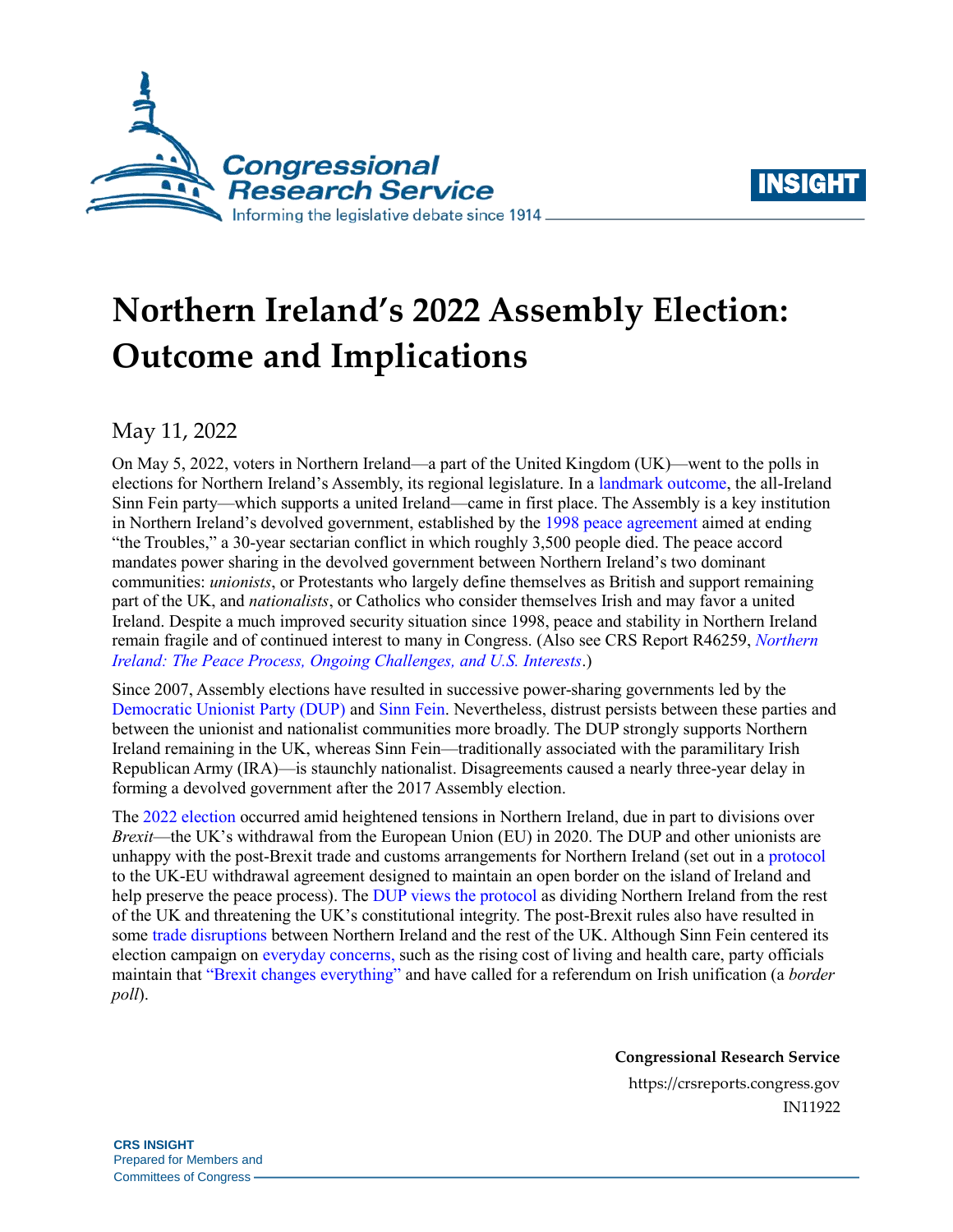### **Election Results**

For the first time in Northern Ireland's history, [Sinn Fein won the largest number of seats](https://www.npr.org/2022/05/07/1097417453/sinn-fein-wins-assembly-election-northern-ireland) in the 90 member Assembly, surpassing the DUP. [Decreased support for the DUP](https://www.nytimes.com/2022/05/07/world/europe/northern-ireland-sinn-fein.html) appears to be driven by dissatisfaction with the party's leadership on Brexit and internal party divisions. The smaller, crosscommunit[y Alliance Party made significant gains,](https://www.bbc.com/news/uk-northern-ireland-61366589) attributed to voter frustration with Northern Ireland's identity politics and frequent instability in the power-sharing institutions. Voter turnout was 63%.

#### **Northern Ireland 2022 Election Results**

| <b>Political Party</b>                                                      | # of Seats | +/- Seats |
|-----------------------------------------------------------------------------|------------|-----------|
| Sinn Fein (SF; hard-line nationalist, left wing)                            | 27         |           |
| Democratic Unionist Party (DUP; hard-line unionist, conservative)           | 25         | -3        |
| Alliance Party of Northern Ireland (APNI; nonsectarian, centrist/liberal)   | 17         | $+9$      |
| Ulster Unionist Party (UUP; moderate unionist, center right)                | 9          | - 1       |
| Social Democratic and Labor Party (SDLP; moderate nationalist, center left) | 8          | -4        |
| Traditional Unionist Voice (TUV; hard-line unionist, right wing)            |            |           |
| People Before Profit Alliance (PBPA; nonsectarian, left wing)               |            |           |
| Independent (unionist)                                                      | 2          | $+$       |

(Members of the Legislative Assembly (MLAs)

Source: [BBC News.](https://www.bbc.com/news/election/2022/northern-ireland/results)

### **Implications**

With the largest number of seats, Sinn Fein is entitled to [the position of First Minister,](https://www.bbc.com/news/uk-northern-ireland-60786728) previously always held by a unionist party. Although the roles of First Minister and Deputy First Minister are equal and form a joint office that leads Northern Ireland's Executive, a Sinn Fein First Minister would be [highly symbolic](https://www.theguardian.com/politics/2022/may/06/sinn-fein-northern-ireland-stormont-assembly-election-results) given the party's history and support for Irish unification. [Sinn Fein's leader in Northern Ireland](https://apnews.com/article/business-europe-ireland-northern-belfast-ab45c4ca47a3258d807b33449bff01c2) and presumptive [First Minister, Michelle O'Neill,](https://apnews.com/article/business-europe-ireland-northern-belfast-ab45c4ca47a3258d807b33449bff01c2) has emphasized making government work for all people in Northern Ireland. [DUP party leader Sir Jeffrey](https://www.politico.eu/article/sinn-fein-northern-ireland-assembly-election-dup-jeffrey-donaldson-michelle-o-neill-power-sharing-brexit/) Donaldson has not confirmed if the DUP will fill the Deputy First Minister post alongside a Sinn Fein First Minister and [may face pressure](https://www.irishtimes.com/news/politics/significantly-and-symbolically-damaging-election-for-unionism-1.4872483) against doing so, both from within the DUP and from other unionists.

A [lengthy delay](https://www.irishtimes.com/news/ireland/irish-news/michelle-o-neill-s-election-as-ni-s-next-first-minister-unlikely-to-be-swift-1.4872701?mode=sample&auth-failed=1&pw-origin=https%3A%2F%2Fwww.irishtimes.com%2Fnews%2Fireland%2Firish-news%2Fmichelle-o-neill-s-election-as-ni-s-next-first-minister-unlikely-to-be-swift-1.4872701) in establishing a new devolved government appears likely. The [DUP asserts](https://www.bbc.com/news/uk-northern-ireland-61373504) it will not form a new power-sharing government until its concerns about the Northern Ireland protocol are resolved, but UK-EU negotiations to mitigate implementation problems with the protocol remain deadlocked. The [DUP has urged the UK government to overrule parts of](https://www.reuters.com/world/europe/uk-must-act-unilaterally-if-nireland-protocol-not-replaced-quickly-dup-leader-2022-04-28/) the protocol, which would further increase UK-EU and UK-Ireland tensions. Meanwhile, the Alliance Party argues for [reforming](https://www.bbc.com/news/uk-northern-ireland-61362593) the devolved [government's power-sharing rules](https://www.bbc.com/news/uk-northern-ireland-61362593) to promote greater stability and reflect growing support for nonsectarian parties. If a new devolved government is not formed within six months, [another](https://www.theguardian.com/uk-news/2022/may/07/northern-ireland-elections-what-happens-next) election may be called.

Despite Sinn Fein's victory, a [border poll does not appear imminent.](https://www.irishtimes.com/news/politics/q-a-will-michelle-o-neill-become-first-minister-after-historic-election-1.4872537) Any decision on a border poll in Northern Ireland rests with the UK government, which at present ha[s ruled out](https://www.itv.com/news/utv/2022-05-08/lewis-tells-dup-to-reform-executive-and-appears-to-rule-out-border-poll) holding one. Most [opinion](https://www.irishtimes.com/news/politics/majority-of-people-in-north-would-vote-to-remain-in-uk-in-referendum-survey-1.4753475?mode=sample&auth-failed=1&pw-origin=https%3A%2F%2Fwww.irishtimes.com%2Fnews%2Fpolitics%2Fmajority-of-people-in-north-would-vote-to-remain-in-uk-in-referendum-survey-1.4753475)  [polls](https://www.irishtimes.com/news/politics/majority-of-people-in-north-would-vote-to-remain-in-uk-in-referendum-survey-1.4753475?mode=sample&auth-failed=1&pw-origin=https%3A%2F%2Fwww.irishtimes.com%2Fnews%2Fpolitics%2Fmajority-of-people-in-north-would-vote-to-remain-in-uk-in-referendum-survey-1.4753475) indicate that a majority of people in Northern Ireland [support the region remaining](https://www.irishnews.com/news/northernirelandnews/2022/04/05/news/nationalists-urged-not-to-be-disheartened-by-poll-support-for-united-ireland-2633602/) part of the UK. [Demographic](https://www.bbc.com/news/uk-northern-ireland-60190849) and [societal changes,](https://www.rte.ie/brainstorm/2021/0517/1222064-northern-ireland-future-unionism-nationalism-united-ireland/) however, could increase support for a united Ireland in the longer term. Sinn Fein, which also won the largest percentage of the vote in [Ireland's general](https://www.politico.eu/article/sinn-fein-surge-makes-irish-political-history-irish-election-3-way-tie/) election in 2020, has called for an ["honest debate"](https://www.reuters.com/world/uk/sinn-fein-calls-united-ireland-debate-after-historic-election-win-2022-05-07/) on a united Ireland.